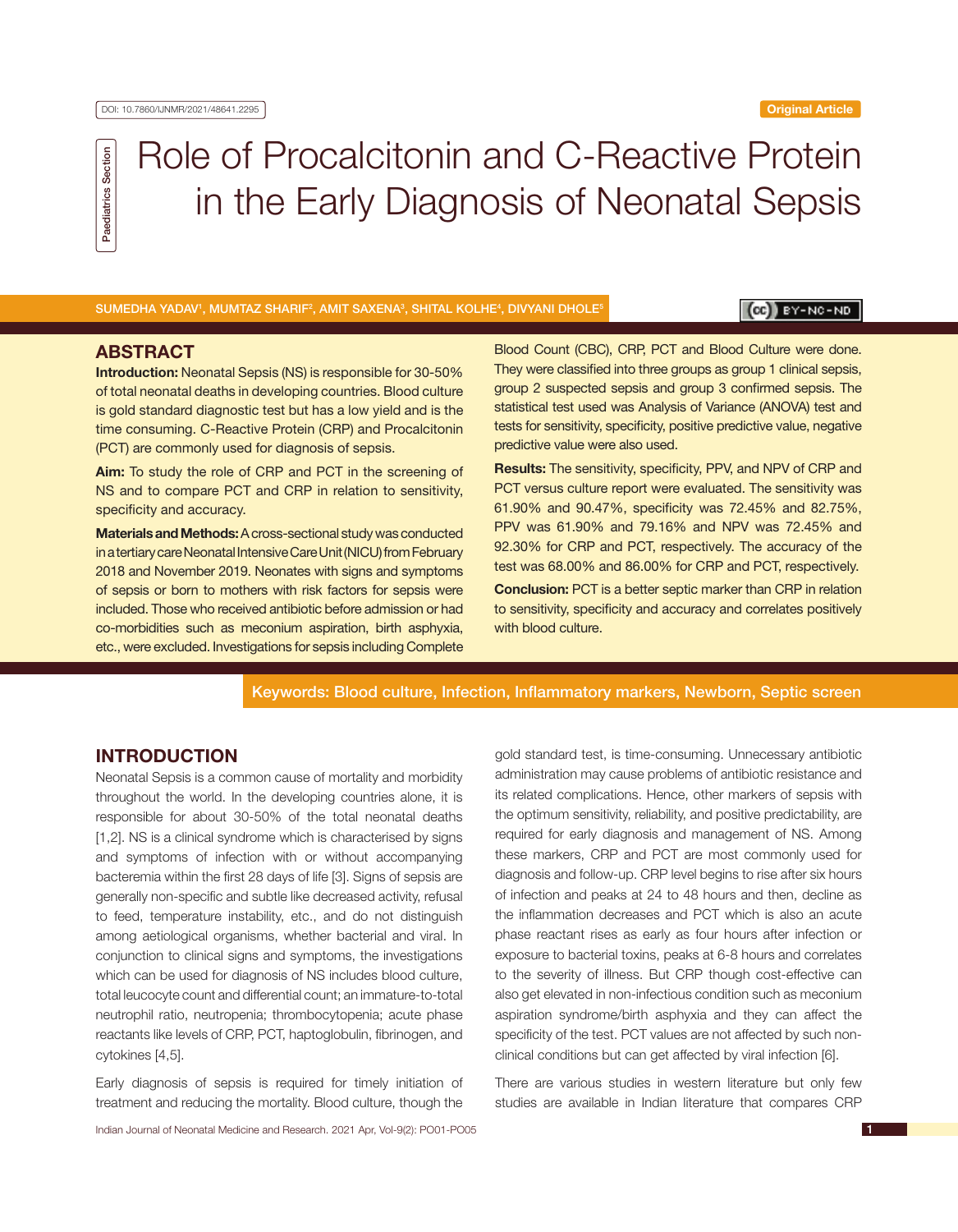and PCT with exclusion of confounding factors [7,8]. With this background, this study was conducted with an objective to assess the role of CRP and PCT in the screening of NS and to compare PCT and CRP in relation to sensitivity, specificity and accuracy after exclusion of confounding factors.

# **MATERIALS AND METHODS**

This cross-sectional study was conducted in the neonatology unit in the tertiary teaching institute in DY Patil Hospital, Navi Mumbai, Maharashtra, India between February 2018 and November 2019. Ethics committee approval was taken prior to commencing the study (Ref No. PDDYPMC/Ethics/PG Dissert/2018). Informed consent of the parents was taken before recruiting into the study.

#### Inclusion criteria

- Newborn infants <28 days of life with signs and symptoms of NS (breathing problems, respiratory distress, apnea, tachycardia, bradycardia, hypotension, delayed Capillary Refilling Time (CRT), feeding intolerance, abdominal distension, Gastrointestinal (GI) bleed, diarrhoea, vomiting, jaundice, reduced movements, reduced sucking, seizures, hypothermia, hyperthermia, hypoglycaemia, hyperglycaemia, petechial rash, purpura, mottling, sclerema).
- Any neonate born to with maternal risk factors for sepsis, e.g., Prolonged Preterm Rupture of Membrane (PROM) >18 hours, maternal intrapartum pyrexia, urinary tract infection, prolonged labour, or chorioamnionitis were included.

#### Exclusion criteria

- Neonates who were on antibiotics prior to admission and those who developed the signs of sepsis within 72 hours of discontinuation of the antibiotics.
- Neonates with other co-morbidities such as meconium aspiration, birth asphyxia, hyaline membrane disease, laboratory findings which were suggestive of or confirmed for the inborn errors of metabolism and congenital anomalies and infants of diabetic mothers were excluded.

Newborns meeting inclusion criteria were then divided into three groups based on the following criteria. Criteria Employed for defining sepsis group [7-9].

### Group 1 (Clinical sepsis)

- Clinical signs suggestive of sepsis are present.
- Atleast one parameter for sepsis screen positive. Total Leukocyte Count (TLC) >24,000/cubic millimetre (cumm) or less than 5,000/cumm, Absolute Neutrophil Count (ANC) <1800/mm, Platelets <1,50,000 mcL, CRP more than 6 mg/L, PCT level of ≥0.5 ng/mL).
- Negative Blood culture.

#### Group 2 (Suspected sepsis)

- Clinical signs suggestive of sepsis are present.
- At least two parameters for sepsis screen positive.
- Blood culture negative.

#### Group 3 (Confirmed sepsis)

- Clinical signs suggestive of sepsis are present.
- At least two parameters for sepsis screen positive.
- Blood culture positive.

The blood specimen was obtained from each neonate before the commencement of antibiotics. The septic workup included haematological parameters like TLC, the ANC, platelet count, blood culture and antibiotic sensitivity, PCT and CRP estimation. Serum CRP level was measured by using the A-15 CRP Kit. The quantitative measurement of CRP from the serum was done by a nephelometric method in the laboratory according to the manufacturer's instructions. The serum PCT level was measured by using the Chemiluminescence Immunoassay (CLIA) method on Maglumi1000. A PCT level of ≥0.5 ng/mL and CRP more than 6 mg/L is considered as pathological.

# **STATISTICAL ANALYSIS**

The statistical analysis was done using ANOVA test and diagnostic tests (for sensitivity, specificity, PPV, NPV) and the software used was Statistical Package for Social Sciences (SPSS) Version 24.0 (IBM Corporation, Chicago, USA).

# **RESULTS**

Out of 50 neonates, Group 1 had 21 cases (42%), Group 2 had 8 cases (16%), and group 3 had 21cases (42%). The mean age was 6.76 days, gestational age was 36.22 weeks, and birth weight was 1995.24 grams. There was a slight male preponderance (58%) in the study population. Overall, prematurity was seen in 66% (33 cases). [Table/Fig-1] shows demographic distribution. The mean gestational age and mean birth weight was significantly low in group 3.

[Table/Fig-2] shows comparison of maternal risk factor in various groups and PROM was seen more in group 3 but statistically not significant. [Table/Fig-3] shows distribution of signs and symptoms of NS. Most common symptom was feeding intolerance. [Table/Fig-4] shows distribution of hemoglobin, leucocytes and platelets. Anemia was seen more in group 3 but statistically not significant. Thrombocytopenia was more in group 3 and was statistically significant.

The [Table/Fig-5] shows distribution of organism isolated from blood culture. Most common organisms isolated was *Klebsiella* 

2 Indian Journal of Neonatal Medicine and Research. 2021 Apr, Vol-9(2): PO01-PO05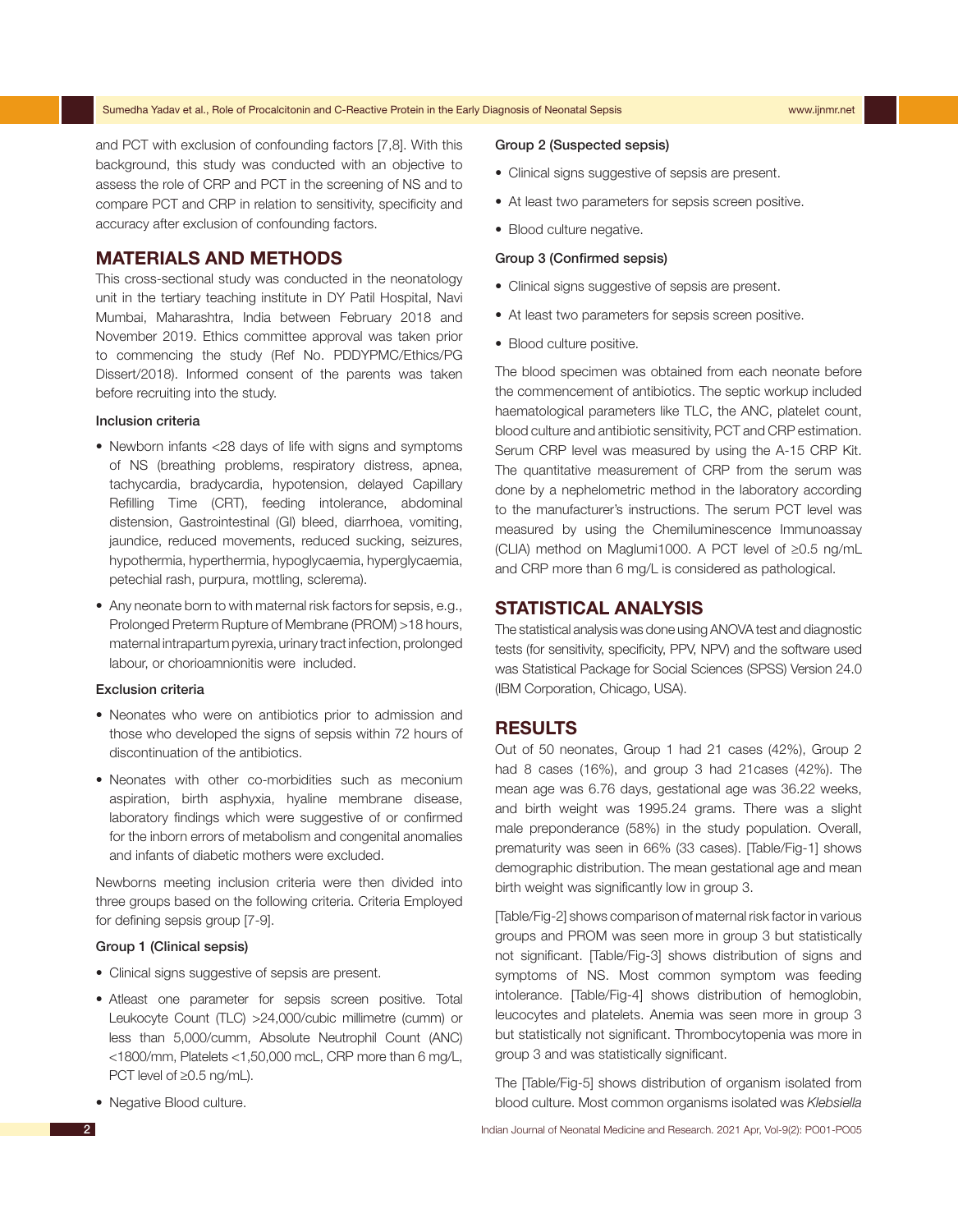#### www.ijnmr.net Sumedha Yadav et al., Role of Procalcitonin and C-Reactive Protein in the Early Diagnosis of Neonatal Sepsis

| <b>Variables</b>                   | Group 1<br>$(n=21)$ | Group 2<br>$(n=8)$ | Group 3<br>$(n=21)$ | p-value<br>(ANOVA test) |
|------------------------------------|---------------------|--------------------|---------------------|-------------------------|
| Mean birth<br>weight<br>(grams)    | $2001 + 449$        | 2056+281           | 1826+450            | 0.080                   |
| Mean<br>Gestational<br>age (weeks) | $36.85 + 1.66$      | $37.00 + 1.41$     | $35.36 \pm 2.19$    | 0.023                   |
| Preterm (n)                        | 12                  | 4                  | 17                  | 0.289                   |
| Term (n)                           | 9                   | 4                  | 4                   | 0.108                   |
| Gender<br>(M,F)                    | 14,7                | 5,3                | 10,11               | 0.439                   |

**[Table/Fig-1]:** Demographic details of the study.

| <b>Risk factors</b>                   | Group 1<br>$(n)$ $(\%)$ | Group 2<br>$(n)$ $(\%)$ | Group 3<br>$(n)$ $(\%)$ | p-value<br>(ANOVA test) |
|---------------------------------------|-------------------------|-------------------------|-------------------------|-------------------------|
| <b>PROM</b>                           | 7 (14)                  | 1(2)                    | 11(22)                  | 0.162                   |
| Maternal UTI                          |                         |                         | 4(8)                    |                         |
| Leaking PV                            | 1(2)                    |                         | 2(4)                    |                         |
| Chorioamnionitis                      |                         |                         | 1(2)                    |                         |
| [Table/Fig-2]: Maternal risk factors. |                         |                         |                         |                         |

| Neonatal signs and symptoms                 | n              | $\frac{0}{0}$ |  |  |
|---------------------------------------------|----------------|---------------|--|--|
| Hypothermia                                 | 12             | 24.0          |  |  |
| Fever                                       | 10             | 20.0          |  |  |
| Lethargy                                    | 7              | 14.0          |  |  |
| Irritability                                | $\overline{2}$ | 4.0           |  |  |
| Bulging anterior fontanelle                 | $\overline{2}$ | 4.0           |  |  |
| Seizures                                    | 13             | 26.0          |  |  |
| Increased respiratory rate                  | 17             | 34.0          |  |  |
| Respiratory distress                        | 5              | 10.0          |  |  |
| Tachycardia                                 | 17             | 34.0          |  |  |
| Feed intolerance                            | 34             | 68.0          |  |  |
| Diarrhea                                    | 6              | 12.0          |  |  |
| Abdominal distension                        | 21             | 42.0          |  |  |
| Ryle's tube bleed                           | 18             | 36.0          |  |  |
| Pustules                                    | $\overline{2}$ | 4.0           |  |  |
| Abscess                                     | 1              | 2.0           |  |  |
| Mottling                                    | 14             | 28.0          |  |  |
| Sclerema                                    | 6              | 12.0          |  |  |
| [Table/Fig-3]: Neonatal signs and symptoms. |                |               |  |  |

*pneumoniae*. [Table/Fig-6] shows distribution of mean CRP and PCT in various groups. [Table/Fig-7] shows comparison of PCT and CRP in terms of sensitivity, specificity, PPV, NPV and accuracy. There were eight deaths in total, all of which were in Group 3. It was also seen that the mean PCT level was high in these cases [Table/Fig-8].

Indian Journal of Neonatal Medicine and Research. 2021 Apr, Vol-9(2): PO01-PO05 3

| <b>Groups</b>                                                                           | $Hb$ (g/dL)<br>(Mean±SD) | TLC (Mean±SD)    | <b>Platelet</b><br>(Mean±SD) |  |
|-----------------------------------------------------------------------------------------|--------------------------|------------------|------------------------------|--|
| Group 1                                                                                 | 15.98±2.46               | $13.21 \pm 6.72$ | 207.38±121.33                |  |
| Group 2                                                                                 | $16.21 \pm 2.09$         | $11.63 \pm 5.64$ | 150.37±55.50                 |  |
| Group 3                                                                                 | 12.56±2.81               | $8.34 \pm 7.68$  | 144.09±159.59                |  |
| p-value<br>(ANOVA test)                                                                 | 0.213                    | 0.12             | 0.001                        |  |
| - 『天の日本 - 『天の日本 - 『天の日本 - 『天の日本 - 『天の日本 - 『天の日本 - 『天の日本 - 『天の日本 - 『天の日本 - 『天の日本 - 『天の日本 |                          |                  |                              |  |

**[Table/Fig-4]:** Group-wise distribution of haemoglobin, total leucocyte count and platelet.

| <b>Blood culture report</b> | n  | $\frac{0}{0}$ |
|-----------------------------|----|---------------|
| E.coli                      | 3  | 6.0           |
| Enterococcus                | 3  | 6.0           |
| Klebsiella pneumoniae       | 11 | 22.0          |
| Staphylococcus aureus       | З  | 6.0           |
| Streptococcus               |    | 2.0           |
| No growth                   | 29 | 58.0          |
| Total                       | 50 | 100           |
|                             |    |               |

**[Table/Fig-5]:** Blood culture report of the study population.

| <b>Variables</b>                                   | Group 1 (n)      | Group 2 (n)   | Group 3 (n) | p-value<br>(ANOVA<br>test) |
|----------------------------------------------------|------------------|---------------|-------------|----------------------------|
| <b>CRP</b>                                         |                  |               |             |                            |
| Positive                                           | 3                | 5             | 13          |                            |
| Negative                                           | 18               | 3             | 8           | 0.003                      |
| Mean<br>$(mg/L)\pm SD$                             | $9.74 \pm 14.83$ | 17.26+17.23   | 30.73±25.40 | 0.015                      |
| <b>PCT</b>                                         |                  |               |             |                            |
| Positive                                           | 2                | 3             | 19          |                            |
| Negative                                           | 19               | 5             | 2           | < 0.001                    |
| Mean (ng/<br>$mL) \pm SD$                          | $0.57 + 0.92$    | $0.29 + 0.17$ | 12.38±12.57 | < 0.001                    |
| [Table/Fig-6]: Distribution of CRP and PCT levels. |                  |               |             |                            |

p-value<0.001 is considered to be statistically significant

| <b>Diagnostic</b><br>tests | <b>CRP</b> (%) | 95% CI<br>(CRP)     | <b>PCT</b><br>(%) | 95% CI<br>(PCT)     |
|----------------------------|----------------|---------------------|-------------------|---------------------|
| Sensitivity                | 61.90%         | 38.69% to<br>81.04% | 90.47%            | 68.17% to<br>99.33% |
| Specificity                | 72.45%         | 52.51% to<br>86.55% | 82.75%            | 63.51% to<br>93.47% |
| <b>PPV</b>                 | 61.90%         | 38.69% to<br>81.04% | 79.16%            | 57.29% to<br>92.06% |
| <b>NPV</b>                 | 72.45%         | 52.51% to<br>86.55% | 92.30%            | 73.40% to<br>98.65% |
| Accuracy                   | 68.00%         | 73.26% to<br>94.18% | 86.00%            | 86.29% to<br>99.51% |

**[Table/Fig-7]:** Sensitivity, Specificity, Positive Predictive Value (PPV), and Negative Predictive Value (NPV) of CRP and PCT v/s culture.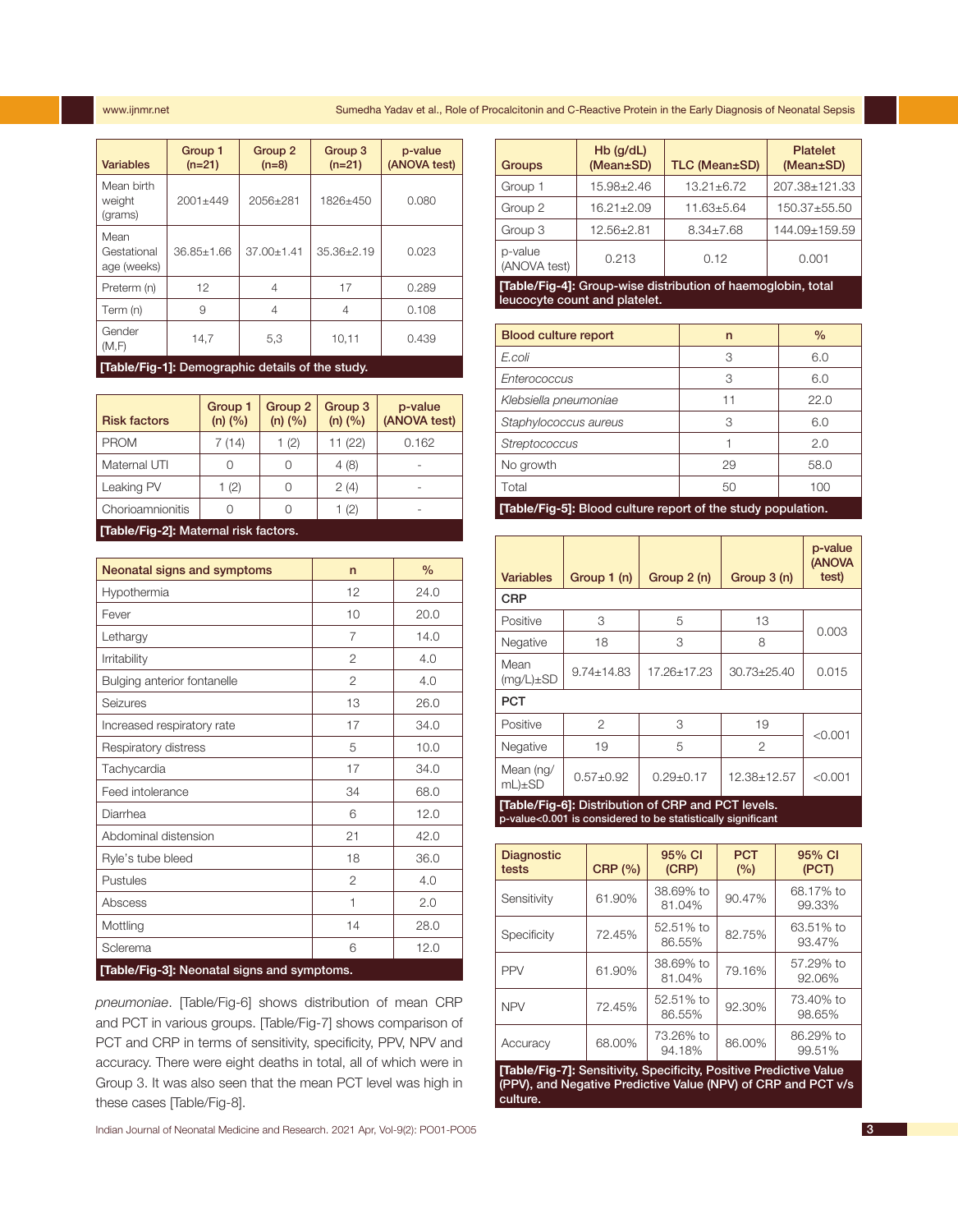Sumedha Yadav et al., Role of Procalcitonin and C-Reactive Protein in the Early Diagnosis of Neonatal Sepsis www.ijnmr.net

|                                           | Group 1 | Group 2 | Group 3 |  |  |  |
|-------------------------------------------|---------|---------|---------|--|--|--|
| Number                                    |         |         |         |  |  |  |
| Mean CRP                                  |         |         | 49.46   |  |  |  |
| Mean PCT<br>17.8                          |         |         |         |  |  |  |
| [Table/Fig-8]: Distribution of mortality. |         |         |         |  |  |  |

# **DISCUSSION**

In this study, the two most commonly used markers of sepsis, i.e., CRP and PCT, which are used alone or in combination were compared. Clinical profile and risk factor for NS were also analysed.

Fifty neonates were divided on the basis of clinical features and laboratory parameters into three groups. It was observed that most of them (90%) were Low Birth Weight (LBW) babies, and 66% were preterms suggesting prematurity and LBW as important risk factors for NS. Similar results are seen by Bala Y et al., where 84.6% were LBW and 79.3% were preterms. A study by Ghosh P et al., reported 75% LBW [10,11]. Premature newborns have immature skin and mucous membrane and underdeveloped defense mechanism against infection; hence they have a greater risk of developing sepsis. There was slight male preponderance though statistically insignificant. Similar study by Park IH et al., highlights male preponderance [12].

Amongst the maternal risk factors, majority (38%) had PROM and the maximum of these babies were culture positive though statistically not significant. Maternal Urinary Tract Infection (UTI) was seen in 8% and one case of chorioamnionitis. Studies done by Jafar H et al., and by Kumar R et al., identified PROM >24 hours, prolonged labour and maternal fever as the predominant risk factor [13,14].

Amongst the clinical features, 68% had feeding intolerance almost half had features suggestive of shock. Other clinical features like tachycardia, hyperthermia, seizures, lethargy, irritability, sclerema were also noted. Various studies have depicted the similar clinical spectrum [7,8,15] which are the established clinical features of sepsis. Anaemia was more in the confirmed sepsis group though statistically insignificant. Thrombocytopenia was significantly more in the confirmed sepsis group, especially with *Klebsiella* sepsis. Most common bacterial organisms isolated were *Klebsiella* followed by *E.coli*, *Staphylococcus* and *Enterobacter*. Culture positivity was found to be inversely related to birth weight and gestational age.

The mean CRP of subjects with confirmed sepsis was higher compared to clinical and suspected sepsis group and the difference was statistically significant. The sensitivity of CRP for proven sepsis was 61.90%, its specificity was 72.45%, PPV was 61.90%, and its NPV was 72.45% sepsis. The accuracy of this test was 68%.

According to various studies, the sensitivity of CRP ranged from as low as 28% to as high as 100% while specificity ranged from 69.7% to 100% [9,16]. These wide ranges can be due to different sample sizes, cut-off values, analytical tests and methodologies, characteristics of cases, the difference in exclusion and inclusion criteria, and different sampling timing. In a study by Thyai S and Ramesh TV, the sensitivity, specificity, PPV, NPV and CRP accuracy were 66.66%, 76.19%, 54.54%, 84.21% and 62.3%, respectively which were quite similar to present study [7]. While Jaffar H et al., reported the sensitivity, specificity, PPV, NPV and accuracy as 79.7%, 50.7%, 41.6%, 85%, respectively [13]. These two studies had similar inclusion and exclusion criteria as this study. CRP level begins to rise after six hours of infection and peaks at 24 to 48 hours and then decline as the inflammation decreases. However, it can rise in a non-infectious condition also and does not differentiate between bacterial and viral infection [17].

In this study, PCT was positive in almost half the cases. There was a difference in PCT levels between confirmed sepsis cases and suspected and clinical cases which were statistically significant. The sensitivity, specificity, PPV, NPV and accuracy were 90.47%, 82.75%, 79.16, 92.30 and 86.00%, respectively. In various studies, PCT sensitivity in the early diagnosis of NS was 80-100% while the specificity was 70-100% [7,18]. These studies stated that PCT levels were also high in non infected neonates with conditions like perinatal asphyxia, intracranial haemorrhage and resuscitation measures which affected the specificity of PCT. However, the protocol of this study implemented exclusive criteria that omit the influence of noninfectious confounders. PCT which is also an acute phase reactant rises as early as four hours after infection or exposure to bacterial toxins, peaks at 6-8 hours and the levels correlate with the level of severity of infection [19].

In this study, it was also noted that high mortality was seen among confirmed sepsis group. All babies who died also had high PCT level (more than 2ng/mL). Similar studies by Brunkhorst FM et al., and Jensen JU et al., have demonstrated higher PCT values related to septic shock and death [20,21]. The present study confirmed the findings of other investigators that PCT was more sensitive than CRP in detecting NS, as the PCT level rose earlier than the CRP level during sepsis.

#### **Limitation(s)**

The limitation of the study is that sampling time did not consider timing of onset of sepsis and PCT and CRP was not repeated due to financial constrain.

# **CONCLUSION(S)**

Based on the present study results, PCT is a better septic marker than CRP in relation to sensitivity, specificity and accuracy. It

4 Indian Journal of Neonatal Medicine and Research. 2021 Apr, Vol-9(2): PO01-PO05